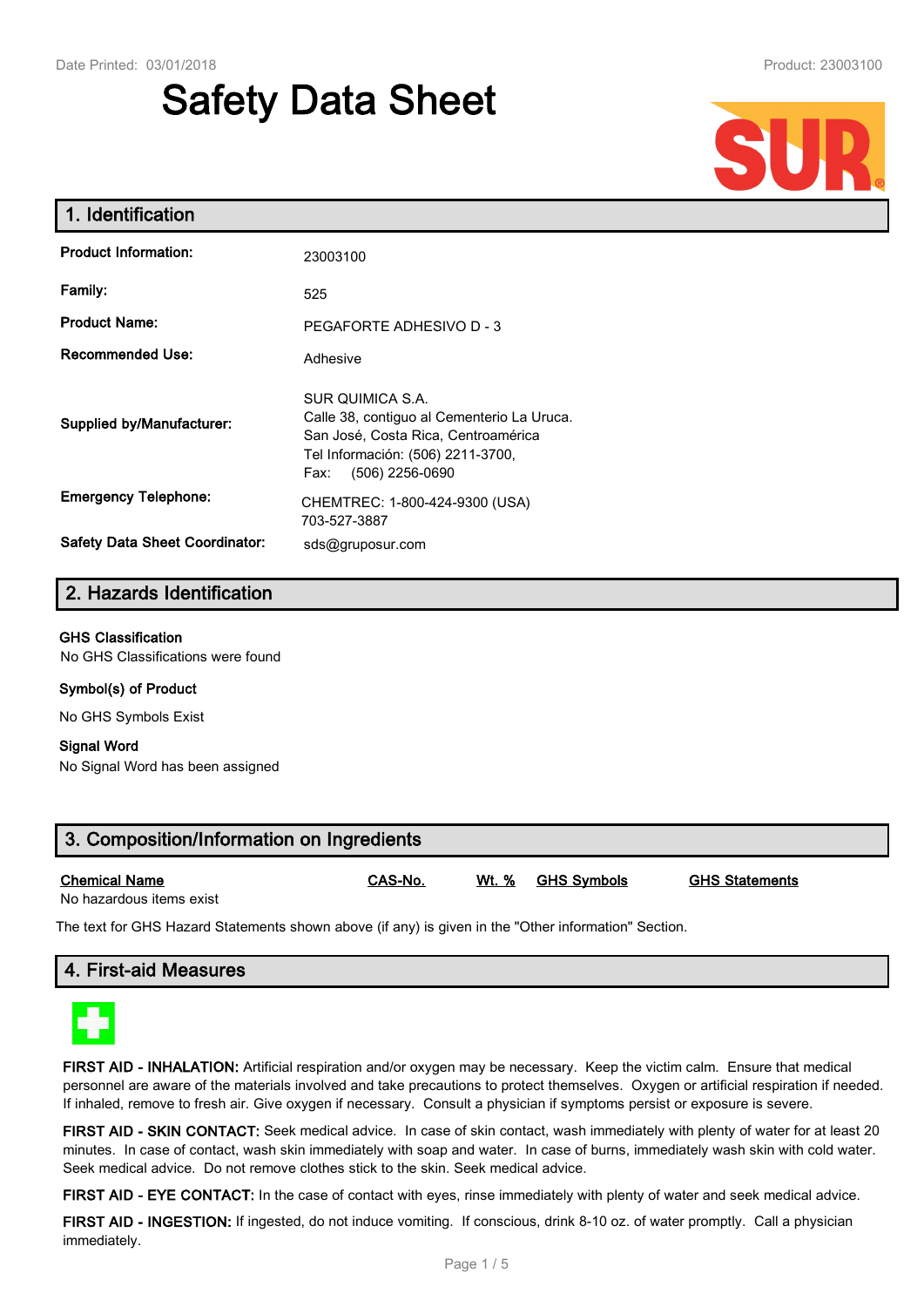# **5. Fire-fighting Measures**

**UNUSUAL FIRE AND EXPLOSION HAZARDS:** Not flammable. No special fire-fighting procedures are required.

**SPECIAL FIREFIGHTING PROCEDURES:** Not combustible. Non-combustible substances do not ignite on their own.

**EXTINGUISHING MEDIA:** Carbon Dioxide, Dry Chemical, Foam, Water Fog

# **6. Accidental Release Measures**

**ENVIRONMENTAL MEASURES:** Do not allow to enter drains, sewers, or sewers.

Inform the authorities in the event of a leak in natural water courses or in the sewage system.

**STEPS TO BE TAKEN IF MATERIAL IS RELEASED OR SPILLED:** Keep unauthorized personnel away. Stay upwind, uphill and/or upstream. Ventilate closed spaces before entering. All equipment used when handling the product must be grounded. Use clean, non-sparking tools to collect absorbed material. Do not touch or walk through spilled material. Stop leak if you can do it without risk. Prevent entry into waterwatys, sewers, basements or confined areas. Use water spray to reduce vapors or divert vapor cloud drift. Absorb or cover with dry earth, sand or other non-combustible material and trasfer to containers. Dike to prevent entering any sewer or waterway. Transfer liquid to a holding container.

#### **7. Handling and Storage**



**HANDLING:** Handle in accordance with good industrial hygiene and safety practice. Keep away from open flames, hot surfaces and sources of ignition. Keep out of reach of children.

**STORAGE:** Keep in a dry, cool and well-ventilated place. Once used, the container should be closed and keep in a well ventilated area and in vertical position to prevent losses. Keep containers closed when not in use.

# **8. Exposure Controls/Personal Protection**

# **Ingredients with Occupational Exposure Limits Chemical Name ACGIH TLV-TWA ACGIH-TLV STEL OSHA PEL-TWA OSHA PEL-CEILING**

No hazardous items exist

**Further Advice: MEL = Maximum Exposure Limit OES = Occupational Exposure Standard SUP = Supplier's Recommendation Sk = Skin Sensitizer N.E. = Not Established**

#### **Personal Protection**



**RESPIRATORY PROTECTION:** Respirator use is not expected to be necessary under normal conditions of handling. In emergency situations, use of a NIOSH-approved respirator may be required.



**SKIN PROTECTION:** Sensitive individuals should wear gloves to prevent repeated contact.



**EYE PROTECTION:** Safety glasses with side-shields to prevent possible splashing of the product.



**OTHER PROTECTIVE EQUIPMENT:** When required, according to the concentration of the product, wear chemical protective clothing with limited thermal protection.



**HYGIENIC PRACTICES:** Wash hands and face before breaks and immediately after handling the product. Contaminated clothing should be changed and washed before reuse. Eating, drinking and smoking in immediate work area should be prohibited.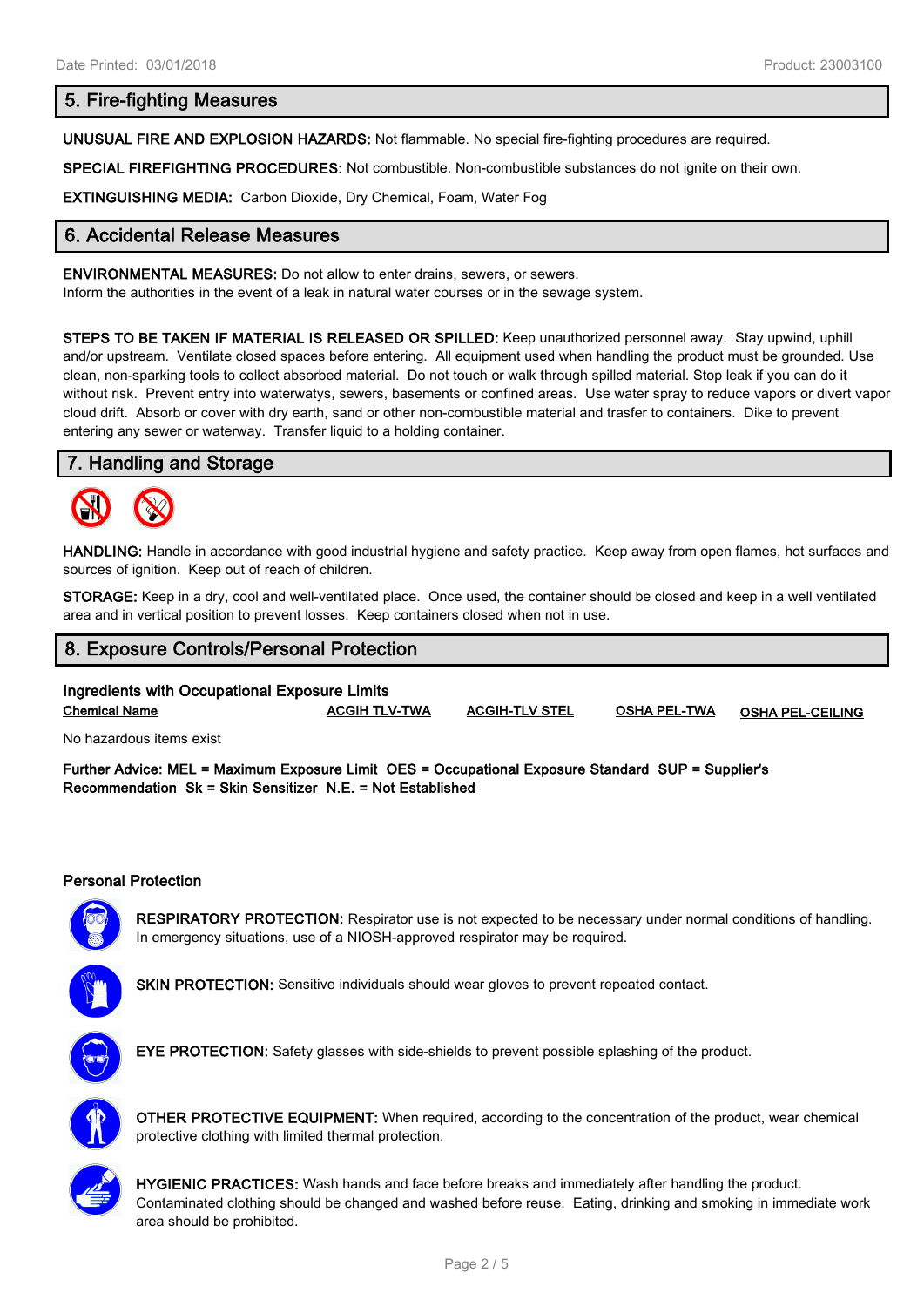# **9. Physical and Chemical Properties**

| Appearance:<br>Odor:<br>Density, g/ml:<br>Freeze Point, °C:<br><b>Solubility in Water:</b><br>Decomposition temperature, °C | Liguid<br>Characteristic<br>0.980<br>No Information<br>Sí<br>No Information | <b>Physical State:</b><br>Odor Threshold, ppb:<br>pH:<br>Viscosity, cP:<br>Partition Coefficient, n-octanol/<br>water: | Liguid<br>Not Established<br>2.5<br>6000<br>No Information |
|-----------------------------------------------------------------------------------------------------------------------------|-----------------------------------------------------------------------------|------------------------------------------------------------------------------------------------------------------------|------------------------------------------------------------|
| Boiling Range, °C:                                                                                                          | $82 - 297$                                                                  | <b>Explosive Limits, %:</b>                                                                                            | $0.0 - 999.0$                                              |
| Combustibility:                                                                                                             | Does not Support Combustion                                                 | Flash Point, °C:                                                                                                       | 100                                                        |
| <b>Evaporation Rate:</b>                                                                                                    | No Information                                                              | Auto-Ignition Temperature, °C                                                                                          | No Information                                             |
| <b>Vapor Density:</b>                                                                                                       | No Information                                                              | Vapor Pressure, mmHg:                                                                                                  | No Information                                             |

(See "Other information" Section for abbreviation legend)

# **10. Stability and Reactivity**

**STABILITY:** Stable under recommended storage conditions.

**CONDITIONS TO AVOID:** None, the product is considered inert.

**INCOMPATIBILITY:** Oxidizing agents, strong acids and strong bases. Keep away from strong oxidizing agents, heat and open flames.

#### **HAZARDOUS DECOMPOSITION PRODUCTS:** No Information

# **11. Toxicological Information**



**Practical Experiences**

# **INFORMATION ON TOXICOLOGICAL EFFECTS**

**Acute Toxicity:** No Information

**Skin corrosion/irritation:** No Information

**Serious eye damage/eye irritation:** No Information

**Respiratory or skin sensitisation:** No Information

**Germ cell mutagenicity:** No Information

**Carcinogenicity:** No Information

**Reproductive toxicity:** No Information

**Specific target organ toxicity - single exposure:** No Information

**Specific target organ toxicity - repeated exposure:** No Information

**Aspiration hazard:** No Information

# **Acute Toxicity Values**

**The acute effects of this product have not been tested. Data on individual components are tabulated below**

| CAS-No.                           | <b>Chemical Name</b> |              | Oral LD50 | Dermal LD50 (mg/kg) | Vapor LC50 |
|-----------------------------------|----------------------|--------------|-----------|---------------------|------------|
| No.                               |                      |              |           |                     |            |
| hazardous                         |                      |              |           |                     |            |
| items exist                       |                      |              |           |                     |            |
| $N.I. = No$ Information           |                      |              |           |                     |            |
| <b>Product's Dermal Toxicity:</b> |                      | $0.00$ mg/kg |           |                     |            |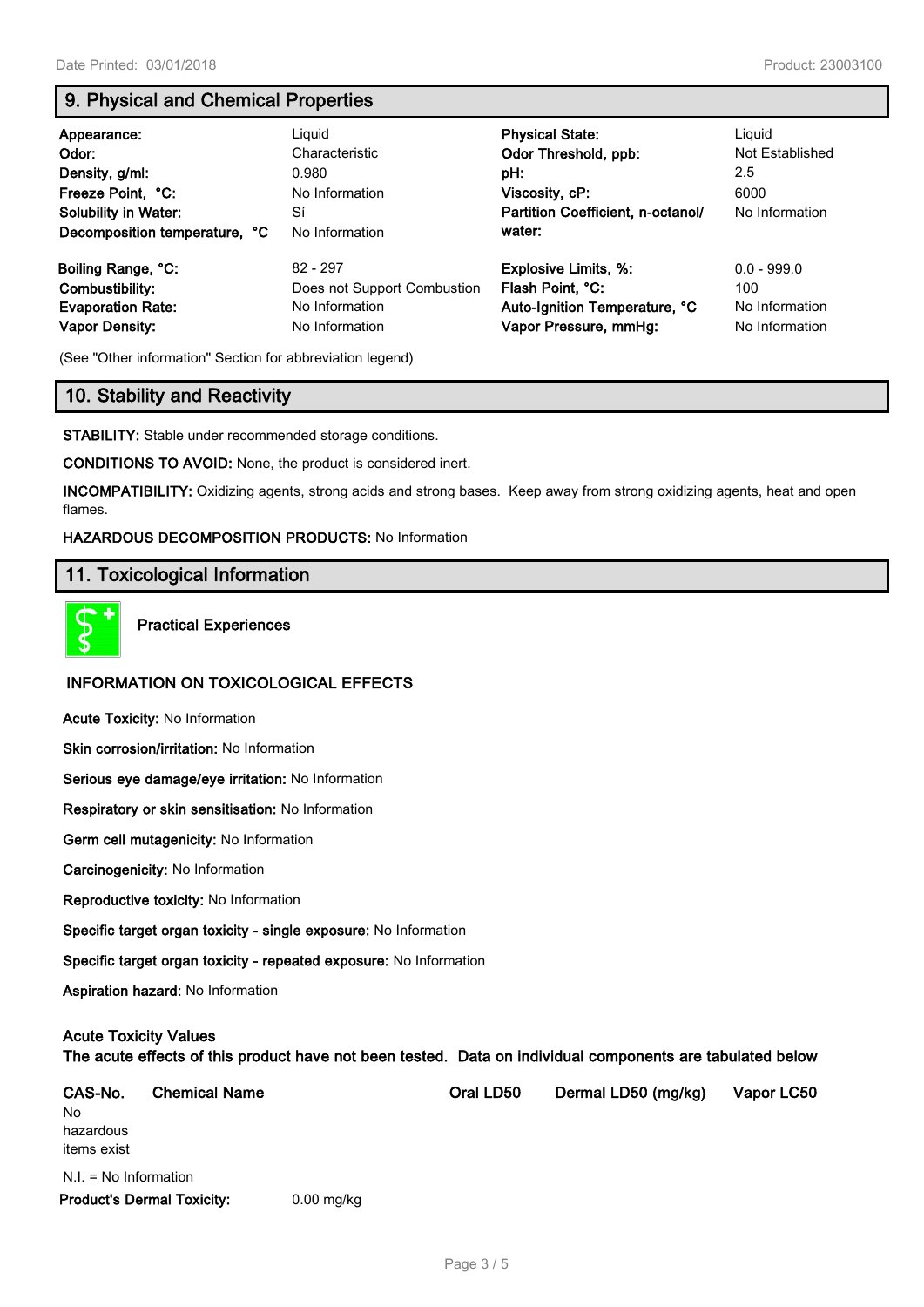# **12. Ecological Information**

**Toxicity:** No Information

**Persistence and Degradability:** No Information

**Bioaccumulative potential:** No Information

**Mobility in the soil:** No Information

**Other adverse effects:** No Information

# **13. Disposal Information**

**DISPOSAL METHOD:** Prevent entry into waterways, sewers, basements or confined areas.

# **14. Transport Information**

#### **SPECIAL TRANSPORT PRECAUTIONS:** No Information

#### **Sea Transport**

Air

| <b>UN Number:</b>                          | Not regulated  |
|--------------------------------------------|----------------|
| <b>IMDG/GGVSee Class:</b>                  | Not regulated  |
| <b>Packing Group:</b>                      | Not regulated  |
| <b>Shipping Name:</b>                      | Not regulated  |
| <b>Marine Pollutant:</b>                   | No Information |
| <b>Shipping Hazard (Marine Pollutant):</b> | No Information |
| Transport                                  |                |
| <b>UN Number:</b>                          | Not regulated  |

| ICAO/IATA Class: | No regulado   |
|------------------|---------------|
| Packing Group:   | Not regulated |
| Shipping Name:   | Not regulated |

# **15. Regulatory Information**

#### **No information available**

| 16. Other Information                       |                  |                         |          |
|---------------------------------------------|------------------|-------------------------|----------|
| <b>Revision Date:</b>                       | 03/01/2018       | <b>Supersedes Date:</b> | New MSDS |
| Reason for revision:                        | No Information   |                         |          |
| Datasheet produced by:                      | SUR Química S.A. |                         |          |
| Hazardous Material Information System: HMIS |                  |                         |          |

| Health | mmability<br>- 10 | .<br>. .<br>'eactivity | Personal<br>Protection | . . | <b>Chronic</b><br>Hazaro | Νo | <b>Target</b><br>Organ | N/A |  |
|--------|-------------------|------------------------|------------------------|-----|--------------------------|----|------------------------|-----|--|
|        |                   |                        |                        |     |                          |    |                        |     |  |

# **National Fire Protection Association: NFPA**

| Flammability |  | Health |  | Reactivity |  | Special Hazards | N/A |
|--------------|--|--------|--|------------|--|-----------------|-----|
|--------------|--|--------|--|------------|--|-----------------|-----|

#### **Icons for GHS Pictograms shown in Section 3 describing each ingredient:**

No GHS Pictograms exist for Section 3